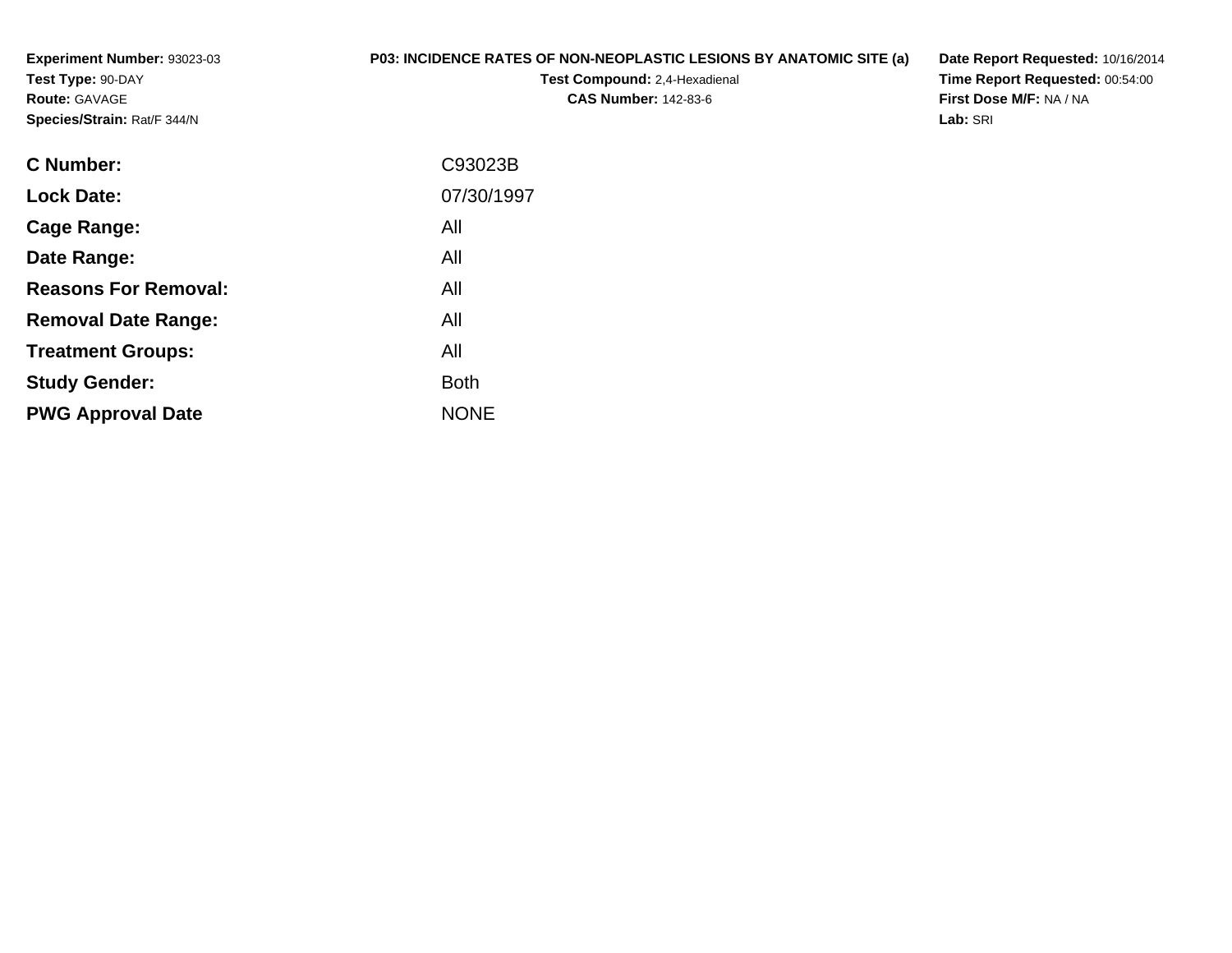| Experiment Number: 93023-03             | P03: INCIDENCE RATES OF NON-NEOPLASTIC LESIONS BY ANATOMIC SITE (a) | Date Report Requested: 10/16/2014<br>Time Report Requested: 00:54:00 |                         |                       |                       |                        |
|-----------------------------------------|---------------------------------------------------------------------|----------------------------------------------------------------------|-------------------------|-----------------------|-----------------------|------------------------|
| Test Type: 90-DAY<br>Route: GAVAGE      |                                                                     | Test Compound: 2,4-Hexadienal<br><b>CAS Number: 142-83-6</b>         | First Dose M/F: NA / NA |                       |                       |                        |
| Species/Strain: Rat/F 344/N             |                                                                     |                                                                      | Lab: SRI                |                       |                       |                        |
| F 344/N Rat MALE                        | <b>MG/KG/DY</b><br>0                                                | <b>MG/KG/DY</b><br>7.5                                               | <b>MG/KG/DY</b><br>15   | <b>MG/KG/DY</b><br>30 | <b>MG/KG/DY</b><br>60 | <b>MG/KG/DY</b><br>120 |
| <b>Disposition Summary</b>              |                                                                     |                                                                      |                         |                       |                       |                        |
| <b>Animals Initially In Study</b>       | 10                                                                  | 10                                                                   | 10                      | 10                    | 10                    | 10                     |
| <b>Early Deaths</b>                     |                                                                     |                                                                      |                         |                       |                       |                        |
| <b>Survivors</b>                        |                                                                     |                                                                      |                         |                       |                       |                        |
| <b>Terminal Sacrifice</b>               | 10                                                                  | 10                                                                   | 10                      | 10                    | 10                    | 10                     |
| <b>Animals Examined Microscopically</b> | 10                                                                  | 10                                                                   | 10                      | 10                    | 10                    | 10                     |
| <b>ALIMENTARY SYSTEM</b>                |                                                                     |                                                                      |                         |                       |                       |                        |
| Esophagus                               | (7)                                                                 | (0)                                                                  | (0)                     | (0)                   | (0)                   | (10)                   |
| Intestine Large, Cecum                  | (10)                                                                | (0)                                                                  | (0)                     | (0)                   | (0)                   | (10)                   |
| Intestine Large, Colon                  | (10)                                                                | (0)                                                                  | (0)                     | (0)                   | (0)                   | (10)                   |
| Intestine Large, Rectum                 | (10)                                                                | (0)                                                                  | (0)                     | (0)                   | (0)                   | (10)                   |
| Intestine Small, Duodenum               | (10)                                                                | (0)                                                                  | (0)                     | (0)                   | (0)                   | (10)                   |
| Intestine Small, Ileum                  | (10)                                                                | (0)                                                                  | (0)                     | (0)                   | (0)                   | (10)                   |
| Intestine Small, Jejunum                | (10)                                                                | (0)                                                                  | (0)                     | (0)                   | (0)                   | (10)                   |
| Liver                                   | (10)                                                                | (0)                                                                  | (0)                     | (0)                   | (0)                   | (10)                   |
| Hepatodiaphragmatic Nodule              | $1(10\%)$                                                           |                                                                      |                         |                       |                       |                        |
| Infiltration Cellular, Mixed Cell       |                                                                     |                                                                      |                         |                       |                       | $1(10\%)$              |
| Pancreas                                | (10)                                                                | (0)                                                                  | (0)                     | (0)                   | (0)                   | (10)                   |
| Atrophy                                 | $1(10\%)$                                                           |                                                                      |                         |                       |                       |                        |
| Salivary Glands                         | (10)                                                                | (0)                                                                  | (0)                     | (0)                   | (0)                   | (10)                   |
| Stomach, Forestomach                    | (10)                                                                | (10)                                                                 | (10)                    | (10)                  | (9)                   | (10)                   |
| Edema                                   |                                                                     |                                                                      |                         |                       |                       | $1(10\%)$              |
| Epithelium, Degeneration                |                                                                     |                                                                      |                         |                       |                       | 8(80%)                 |
| Epithelium, Hyperplasia                 |                                                                     |                                                                      |                         |                       |                       | 10 (100%)              |
| Foreign Body                            |                                                                     |                                                                      |                         |                       |                       | 4 (40%)                |
| Inflammation, Chronic Active            |                                                                     |                                                                      |                         |                       |                       | 10 (100%)              |
| Ulcer                                   |                                                                     |                                                                      |                         |                       |                       | $1(10\%)$              |
| Stomach, Glandular                      | (10)                                                                | (0)                                                                  | (0)                     | (0)                   | (0)                   | (10)                   |

CARDIOVASCULAR SYSTEM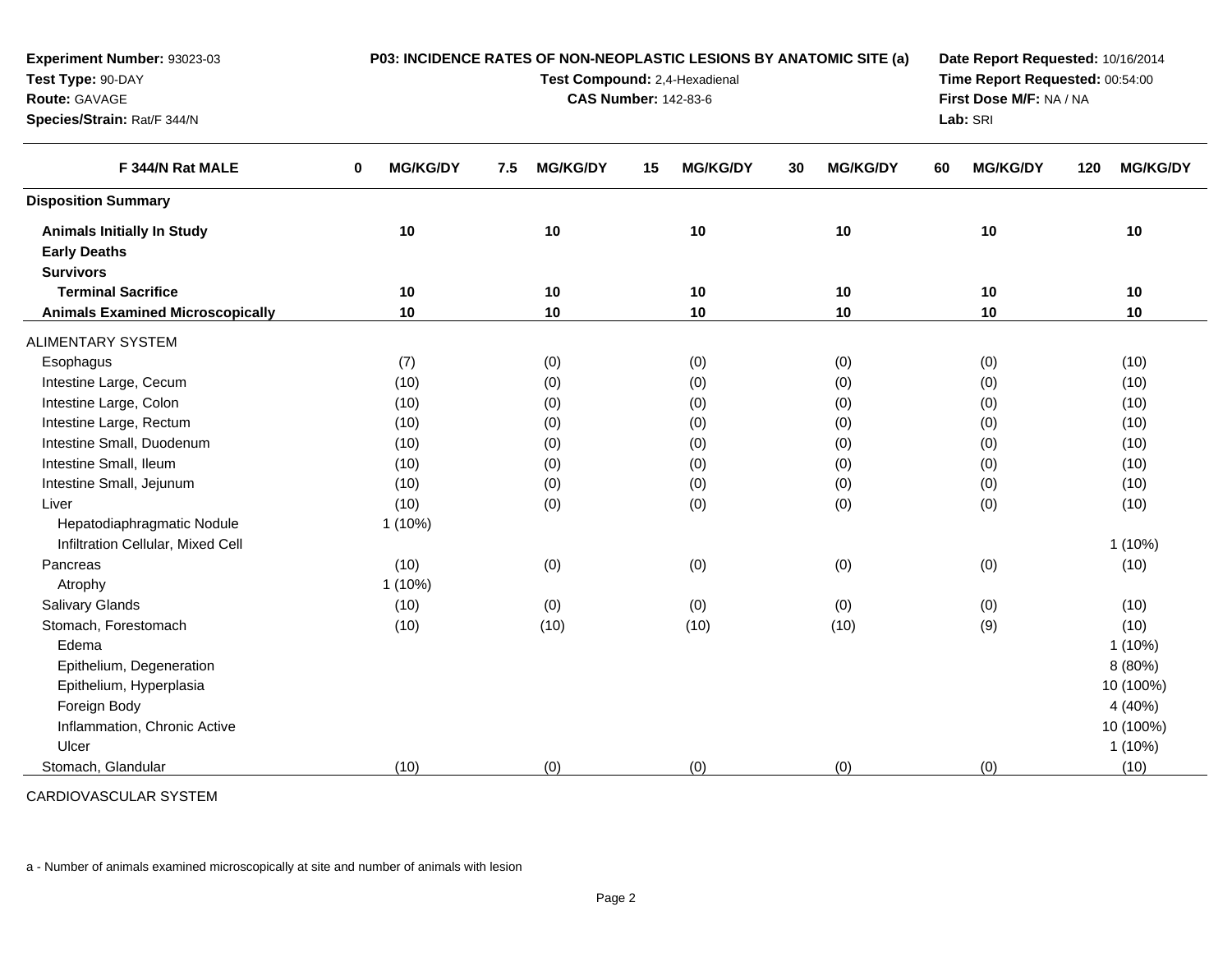| Test Type: 90-DAY                        |                                |                        | Test Compound: 2,4-Hexadienal |                         | Time Report Requested: 00:54:01 |                        |  |  |  |
|------------------------------------------|--------------------------------|------------------------|-------------------------------|-------------------------|---------------------------------|------------------------|--|--|--|
| Route: GAVAGE                            |                                |                        | <b>CAS Number: 142-83-6</b>   | First Dose M/F: NA / NA |                                 |                        |  |  |  |
| Species/Strain: Rat/F 344/N              |                                |                        |                               |                         |                                 |                        |  |  |  |
| F 344/N Rat MALE                         | <b>MG/KG/DY</b><br>$\mathbf 0$ | <b>MG/KG/DY</b><br>7.5 | <b>MG/KG/DY</b><br>15         | <b>MG/KG/DY</b><br>30   | <b>MG/KG/DY</b><br>60           | <b>MG/KG/DY</b><br>120 |  |  |  |
| Heart                                    | (10)                           | (0)                    | (0)                           | (0)                     | (0)                             | (10)                   |  |  |  |
| Cardiomyopathy                           | 5 (50%)                        |                        |                               |                         |                                 |                        |  |  |  |
| <b>ENDOCRINE SYSTEM</b>                  |                                |                        |                               |                         |                                 |                        |  |  |  |
| <b>Adrenal Cortex</b>                    | (10)                           | (0)                    | (0)                           | (0)                     | (0)                             | (10)                   |  |  |  |
| <b>Accessory Adrenal Cortical Nodule</b> | $1(10\%)$                      |                        |                               |                         |                                 | 2(20%)                 |  |  |  |
| Hypertrophy                              | $1(10\%)$                      |                        |                               |                         |                                 |                        |  |  |  |
| Adrenal Medulla                          | (10)                           | (0)                    | (0)                           | (0)                     | (0)                             | (10)                   |  |  |  |
| Islets, Pancreatic                       | (10)                           | (0)                    | (0)                           | (0)                     | (0)                             | (10)                   |  |  |  |
| Parathyroid Gland                        | (9)                            | (0)                    | (0)                           | (0)                     | (0)                             | (9)                    |  |  |  |
| <b>Pituitary Gland</b>                   | (10)                           | (0)                    | (0)                           | (0)                     | (0)                             | (10)                   |  |  |  |
| <b>Thyroid Gland</b>                     | (10)                           | (0)                    | (0)                           | (0)                     | (0)                             | (10)                   |  |  |  |
| Ultimobranchial Cyst                     | $1(10\%)$                      |                        |                               |                         |                                 |                        |  |  |  |
| <b>GENERAL BODY SYSTEM</b>               |                                |                        |                               |                         |                                 |                        |  |  |  |
| None                                     |                                |                        |                               |                         |                                 |                        |  |  |  |
| <b>GENITAL SYSTEM</b>                    |                                |                        |                               |                         |                                 |                        |  |  |  |
| Epididymis                               | (10)                           | (0)                    | (0)                           | (0)                     | (0)                             | (10)                   |  |  |  |
| <b>Preputial Gland</b>                   | (9)                            | (0)                    | (0)                           | (0)                     | (0)                             | (10)                   |  |  |  |
| Prostate                                 | (10)                           | (0)                    | (0)                           | (0)                     | (0)                             | (10)                   |  |  |  |
| Seminal Vesicle                          | (10)                           | (0)                    | (0)                           | (0)                     | (0)                             | (10)                   |  |  |  |
| <b>Testes</b>                            | (10)                           | (0)                    | (0)                           | (0)                     | (0)                             | (10)                   |  |  |  |
|                                          |                                |                        |                               |                         |                                 |                        |  |  |  |
| <b>HEMATOPOIETIC SYSTEM</b>              |                                |                        |                               |                         |                                 |                        |  |  |  |
| <b>Bone Marrow</b>                       | (10)                           | (0)                    | (0)                           | (0)                     | (0)                             | (10)                   |  |  |  |
| Lymph Node, Mandibular                   | (10)                           | (0)                    | (0)                           | (0)                     | (0)                             | (10)                   |  |  |  |
| Hemorrhage                               | 3(30%)                         |                        |                               |                         |                                 | 3(30%)                 |  |  |  |
| Lymph Node, Mesenteric                   | (10)                           | (0)                    | (0)                           | (0)                     | (0)                             | (10)                   |  |  |  |
| Hemorrhage                               | $1(10\%)$                      |                        |                               |                         |                                 |                        |  |  |  |
| Spleen                                   | (10)                           | (0)                    | (0)                           | (0)                     | (0)                             | (10)                   |  |  |  |
| Thymus                                   | (10)                           | (0)                    | (0)                           | (0)                     | (0)                             | (10)                   |  |  |  |

**P03: INCIDENCE RATES OF NON-NEOPLASTIC LESIONS BY ANATOMIC SITE (a)**

**Date Report Requested:** 10/16/2014

a - Number of animals examined microscopically at site and number of animals with lesion

**Experiment Number:** 93023-03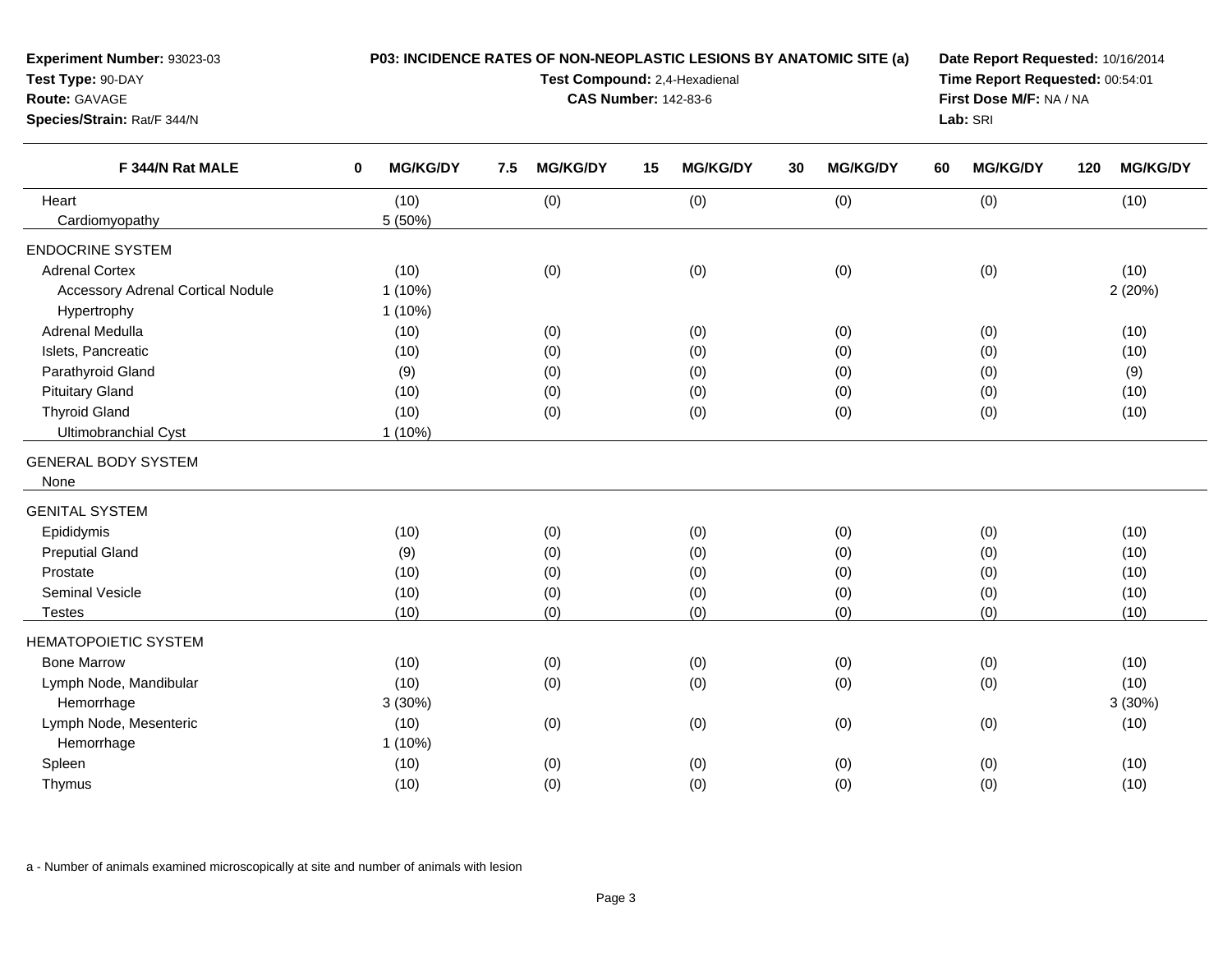| Experiment Number: 93023-03<br>Test Type: 90-DAY<br>Route: GAVAGE<br>Species/Strain: Rat/F 344/N | P03: INCIDENCE RATES OF NON-NEOPLASTIC LESIONS BY ANATOMIC SITE (a)<br>Test Compound: 2,4-Hexadienal<br><b>CAS Number: 142-83-6</b> |                 |     |                 |    |                 |    |                 |    | Date Report Requested: 10/16/2014<br>Time Report Requested: 00:54:01<br>First Dose M/F: NA / NA<br>Lab: SRI |     |                 |  |
|--------------------------------------------------------------------------------------------------|-------------------------------------------------------------------------------------------------------------------------------------|-----------------|-----|-----------------|----|-----------------|----|-----------------|----|-------------------------------------------------------------------------------------------------------------|-----|-----------------|--|
| F 344/N Rat MALE                                                                                 | 0                                                                                                                                   | <b>MG/KG/DY</b> | 7.5 | <b>MG/KG/DY</b> | 15 | <b>MG/KG/DY</b> | 30 | <b>MG/KG/DY</b> | 60 | <b>MG/KG/DY</b>                                                                                             | 120 | <b>MG/KG/DY</b> |  |
| <b>INTEGUMENTARY SYSTEM</b>                                                                      |                                                                                                                                     |                 |     |                 |    |                 |    |                 |    |                                                                                                             |     |                 |  |
| Mammary Gland                                                                                    |                                                                                                                                     | (8)             |     | (0)             |    | (0)             |    | (0)             |    | (0)                                                                                                         |     | (8)             |  |
| Skin                                                                                             |                                                                                                                                     | (10)            |     | (0)             |    | (0)             |    | (0)             |    | (0)                                                                                                         |     | (10)            |  |
| MUSCULOSKELETAL SYSTEM                                                                           |                                                                                                                                     |                 |     |                 |    |                 |    |                 |    |                                                                                                             |     |                 |  |
| <b>Bone</b>                                                                                      |                                                                                                                                     | (10)            |     | (0)             |    | (0)             |    | (0)             |    | (0)                                                                                                         |     | (10)            |  |
| NERVOUS SYSTEM                                                                                   |                                                                                                                                     |                 |     |                 |    |                 |    |                 |    |                                                                                                             |     |                 |  |
| <b>Brain</b>                                                                                     |                                                                                                                                     | (10)            |     | (0)             |    | (0)             |    | (0)             |    | (0)                                                                                                         |     | (10)            |  |
| <b>RESPIRATORY SYSTEM</b>                                                                        |                                                                                                                                     |                 |     |                 |    |                 |    |                 |    |                                                                                                             |     |                 |  |
| Lung                                                                                             |                                                                                                                                     | (10)            |     | (0)             |    | (0)             |    | (0)             |    | (1)                                                                                                         |     | (10)            |  |
| Alveolar Epith, Hyperplasia                                                                      |                                                                                                                                     |                 |     |                 |    |                 |    |                 |    | 1 (100%)                                                                                                    |     |                 |  |
| Foreign Body                                                                                     |                                                                                                                                     |                 |     |                 |    |                 |    |                 |    |                                                                                                             |     | $1(10\%)$       |  |
| Hemorrhage                                                                                       |                                                                                                                                     |                 |     |                 |    |                 |    |                 |    |                                                                                                             |     | $1(10\%)$       |  |
| Inflammation, Chronic                                                                            |                                                                                                                                     |                 |     |                 |    |                 |    |                 |    | 1 (100%)                                                                                                    |     |                 |  |
| Nose                                                                                             |                                                                                                                                     | (10)            |     | (10)            |    | (10)            |    | (10)            |    | (10)                                                                                                        |     | (10)            |  |
| Exudate                                                                                          |                                                                                                                                     |                 |     |                 |    |                 |    |                 |    |                                                                                                             |     | 5 (50%)         |  |
| Olfactory Epi, Atrophy                                                                           |                                                                                                                                     |                 |     |                 |    |                 |    |                 |    |                                                                                                             |     | 8 (80%)         |  |
| Olfactory Epi, Inflammation, Chronic                                                             |                                                                                                                                     |                 |     |                 |    |                 |    |                 |    |                                                                                                             |     | $1(10\%)$       |  |
| Turbinate, Osteofibrosis                                                                         |                                                                                                                                     |                 |     |                 |    |                 |    |                 |    |                                                                                                             |     | 8 (80%)         |  |
| Trachea                                                                                          |                                                                                                                                     | (10)            |     | (0)             |    | (0)             |    | (0)             |    | (0)                                                                                                         |     | (10)            |  |
| SPECIAL SENSES SYSTEM<br>None                                                                    |                                                                                                                                     |                 |     |                 |    |                 |    |                 |    |                                                                                                             |     |                 |  |
| <b>URINARY SYSTEM</b>                                                                            |                                                                                                                                     |                 |     |                 |    |                 |    |                 |    |                                                                                                             |     |                 |  |
| Kidney                                                                                           |                                                                                                                                     | (10)            |     | (0)             |    | (0)             |    | (0)             |    | (1)                                                                                                         |     | (10)            |  |
| Hydronephrosis                                                                                   |                                                                                                                                     |                 |     |                 |    |                 |    |                 |    | 1 (100%)                                                                                                    |     |                 |  |
| Nephropathy                                                                                      |                                                                                                                                     | 2 (20%)         |     |                 |    |                 |    |                 |    |                                                                                                             |     |                 |  |
| <b>Urinary Bladder</b>                                                                           |                                                                                                                                     | (10)            |     | (0)             |    | (0)             |    | (0)             |    | (0)                                                                                                         |     | (10)            |  |
|                                                                                                  |                                                                                                                                     |                 |     |                 |    |                 |    |                 |    |                                                                                                             |     |                 |  |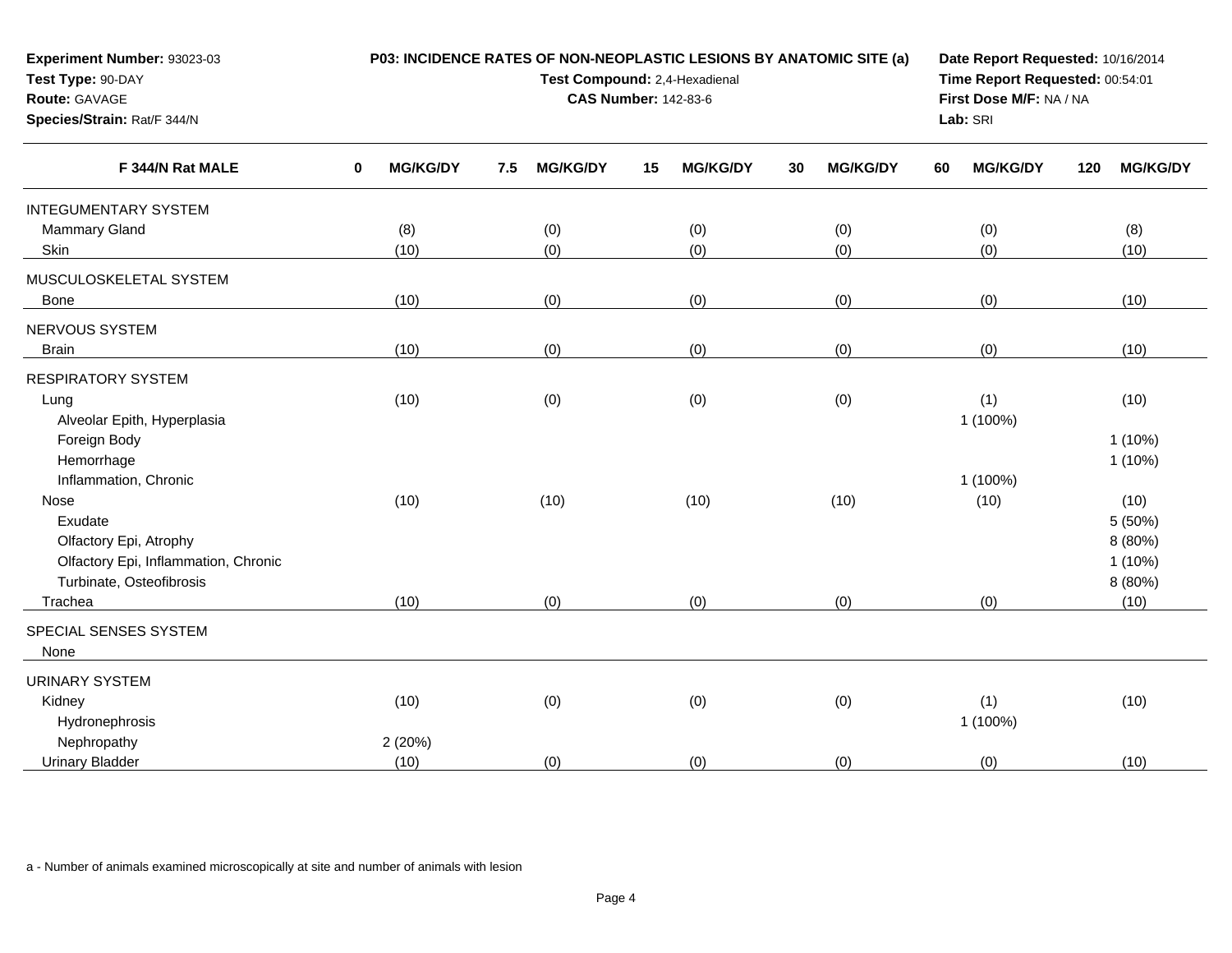**Experiment Number:** 93023-03**Test Type:** 90-DAY**Route:** GAVAGE**Species/Strain:** Rat/F 344/N

## **P03: INCIDENCE RATES OF NON-NEOPLASTIC LESIONS BY ANATOMIC SITE (a)**

**Test Compound:** 2,4-Hexadienal **CAS Number:** 142-83-6

**Date Report Requested:** 10/16/2014**Time Report Requested:** 00:54:01**First Dose M/F:** NA / NA**Lab:** SRI

\*\*\*END OF MALE DATA\*\*\*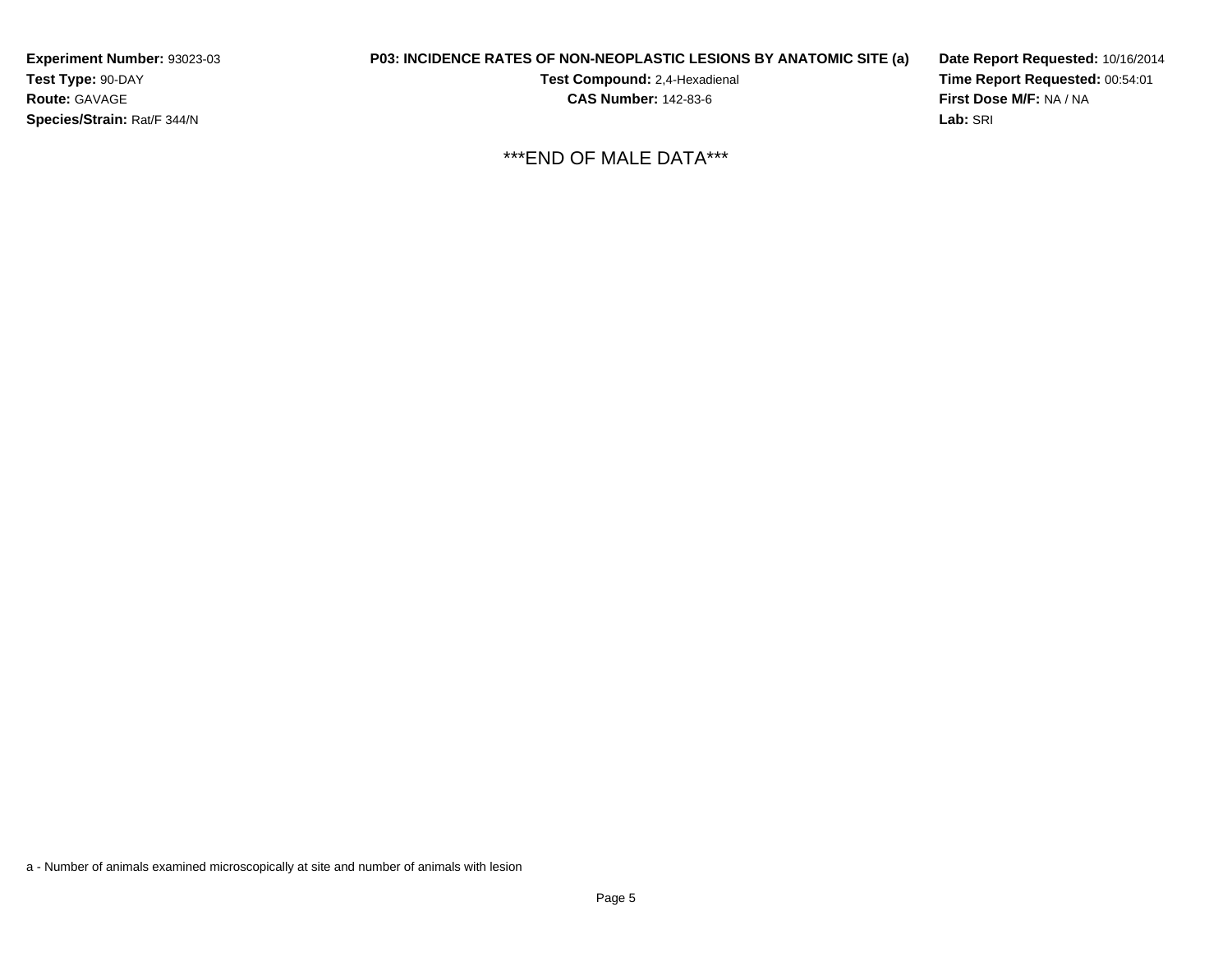| Experiment Number: 93023-03             |                      | P03: INCIDENCE RATES OF NON-NEOPLASTIC LESIONS BY ANATOMIC SITE (a) | Date Report Requested: 10/16/2014 |                       |                       |                        |
|-----------------------------------------|----------------------|---------------------------------------------------------------------|-----------------------------------|-----------------------|-----------------------|------------------------|
| Test Type: 90-DAY                       |                      | Test Compound: 2,4-Hexadienal                                       | Time Report Requested: 00:54:01   |                       |                       |                        |
| Route: GAVAGE                           |                      | <b>CAS Number: 142-83-6</b>                                         | First Dose M/F: NA / NA           |                       |                       |                        |
| Species/Strain: Rat/F 344/N             |                      |                                                                     | Lab: SRI                          |                       |                       |                        |
| F 344/N Rat FEMALE                      | <b>MG/KG/DY</b><br>0 | <b>MG/KG/DY</b><br>7.5                                              | <b>MG/KG/DY</b><br>15             | <b>MG/KG/DY</b><br>30 | <b>MG/KG/DY</b><br>60 | <b>MG/KG/DY</b><br>120 |
| <b>Disposition Summary</b>              |                      |                                                                     |                                   |                       |                       |                        |
| <b>Animals Initially In Study</b>       | 10                   | 10                                                                  | 10                                | 10                    | 10                    | 10                     |
| <b>Early Deaths</b>                     |                      |                                                                     |                                   |                       |                       |                        |
| <b>Survivors</b>                        |                      |                                                                     |                                   |                       |                       |                        |
| <b>Terminal Sacrifice</b>               | 10                   | 10                                                                  | 10                                | 10                    | 10                    | 10                     |
| <b>Animals Examined Microscopically</b> | 10                   | 10                                                                  | 10                                | 10                    | 10                    | 10                     |
| <b>ALIMENTARY SYSTEM</b>                |                      |                                                                     |                                   |                       |                       |                        |
| Esophagus                               | (9)                  | (0)                                                                 | (0)                               | (0)                   | (0)                   | (9)                    |
| Intestine Large, Cecum                  | (10)                 | (0)                                                                 | (0)                               | (0)                   | (0)                   | (10)                   |
| Intestine Large, Colon                  | (10)                 | (0)                                                                 | (0)                               | (0)                   | (0)                   | (10)                   |
| Intestine Large, Rectum                 | (10)                 | (0)                                                                 | (0)                               | (0)                   | (0)                   | (10)                   |
| Intestine Small, Duodenum               | (10)                 | (0)                                                                 | (0)                               | (0)                   | (0)                   | (10)                   |
| Intestine Small, Ileum                  | (10)                 | (0)                                                                 | (0)                               | (0)                   | (0)                   | (10)                   |
| Intestine Small, Jejunum                | (10)                 | (0)                                                                 | (0)                               | (0)                   | (0)                   | (10)                   |
| Liver                                   | (10)                 | (0)                                                                 | (0)                               | (2)                   | (3)                   | (10)                   |
| Hepatodiaphragmatic Nodule              | 2(20%)               |                                                                     |                                   | 2 (100%)              | 3 (100%)              | 3(30%)                 |
| Infiltration Cellular, Mixed Cell       | 4 (40%)              |                                                                     |                                   |                       |                       | 4 (40%)                |
| Pancreas                                | (10)                 | (0)                                                                 | (0)                               | (0)                   | (0)                   | (10)                   |
| Salivary Glands                         | (10)                 | (0)                                                                 | (0)                               | (0)                   | (0)                   | (10)                   |
| Stomach, Forestomach                    | (10)                 | (10)                                                                | (10)                              | (10)                  | (10)                  | (10)                   |
| Epithelium, Degeneration                |                      |                                                                     |                                   |                       |                       | 4 (40%)                |
| Epithelium, Hyperplasia                 |                      |                                                                     |                                   |                       |                       | 10 (100%)              |
| Foreign Body                            |                      |                                                                     |                                   |                       |                       | 2(20%)                 |
| Inflammation, Chronic Active            |                      |                                                                     |                                   |                       |                       | 5 (50%)                |
| Stomach, Glandular                      | (10)                 | (0)                                                                 | (0)                               | (0)                   | (0)                   | (10)                   |
| CARDIOVASCULAR SYSTEM                   |                      |                                                                     |                                   |                       |                       |                        |
| Heart                                   | (10)                 | (0)                                                                 | (0)                               | (0)                   | (0)                   | (10)                   |
| Cardiomyopathy                          | $1(10\%)$            |                                                                     |                                   |                       |                       |                        |
|                                         |                      |                                                                     |                                   |                       |                       |                        |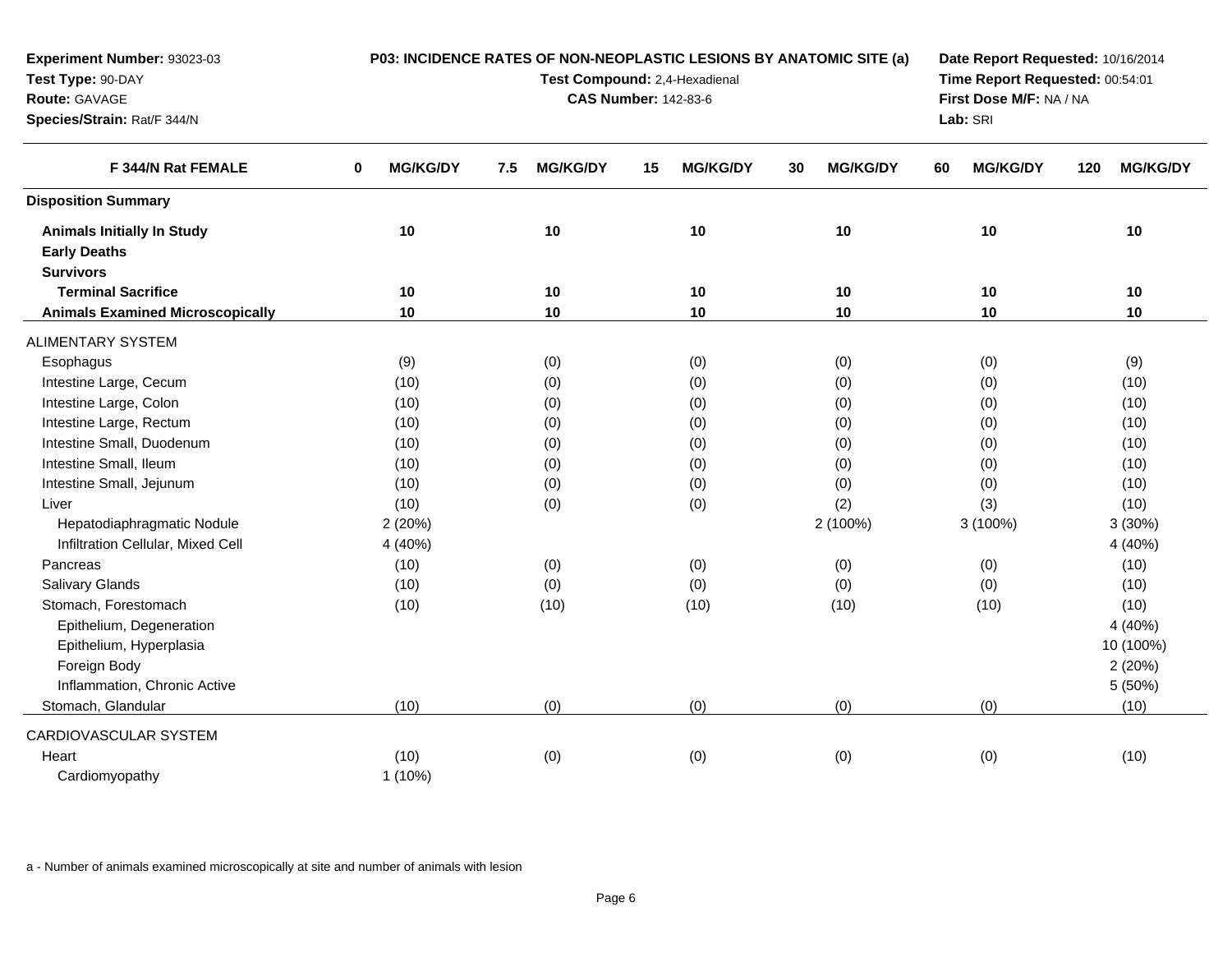| Experiment Number: 93023-03<br>Test Type: 90-DAY<br>Route: GAVAGE<br>Species/Strain: Rat/F 344/N | P03: INCIDENCE RATES OF NON-NEOPLASTIC LESIONS BY ANATOMIC SITE (a)<br>Test Compound: 2,4-Hexadienal<br><b>CAS Number: 142-83-6</b> |                        |                 |    |                 |    |                 |    | Date Report Requested: 10/16/2014<br>Time Report Requested: 00:54:01<br>First Dose M/F: NA / NA<br>Lab: SRI |     |                 |  |
|--------------------------------------------------------------------------------------------------|-------------------------------------------------------------------------------------------------------------------------------------|------------------------|-----------------|----|-----------------|----|-----------------|----|-------------------------------------------------------------------------------------------------------------|-----|-----------------|--|
| F 344/N Rat FEMALE                                                                               | $\bf{0}$                                                                                                                            | <b>MG/KG/DY</b><br>7.5 | <b>MG/KG/DY</b> | 15 | <b>MG/KG/DY</b> | 30 | <b>MG/KG/DY</b> | 60 | <b>MG/KG/DY</b>                                                                                             | 120 | <b>MG/KG/DY</b> |  |
| <b>ENDOCRINE SYSTEM</b>                                                                          |                                                                                                                                     |                        |                 |    |                 |    |                 |    |                                                                                                             |     |                 |  |
| <b>Adrenal Cortex</b>                                                                            | (10)                                                                                                                                |                        | (0)             |    | (0)             |    | (0)             |    | (0)                                                                                                         |     | (10)            |  |
| <b>Accessory Adrenal Cortical Nodule</b>                                                         | $1(10\%)$                                                                                                                           |                        |                 |    |                 |    |                 |    |                                                                                                             |     | $1(10\%)$       |  |
| Adrenal Medulla                                                                                  | (10)                                                                                                                                |                        | (0)             |    | (0)             |    | (0)             |    | (0)                                                                                                         |     | (10)            |  |
| Islets, Pancreatic                                                                               | (10)                                                                                                                                |                        | (0)             |    | (0)             |    | (0)             |    | (0)                                                                                                         |     | (10)            |  |
| Parathyroid Gland                                                                                | (9)                                                                                                                                 |                        | (0)             |    | (0)             |    | (0)             |    | (0)                                                                                                         |     | (7)             |  |
| <b>Pituitary Gland</b>                                                                           | (10)                                                                                                                                |                        | (0)             |    | (0)             |    | (0)             |    | (0)                                                                                                         |     | (10)            |  |
| Pars Distalis, Cyst                                                                              | 1(10%)                                                                                                                              |                        |                 |    |                 |    |                 |    |                                                                                                             |     |                 |  |
| <b>Thyroid Gland</b>                                                                             | (10)                                                                                                                                |                        | (0)             |    | (0)             |    | (0)             |    | (0)                                                                                                         |     | (10)            |  |
| Ultimobranchial Cyst                                                                             | $1(10\%)$                                                                                                                           |                        |                 |    |                 |    |                 |    |                                                                                                             |     |                 |  |
| <b>GENERAL BODY SYSTEM</b><br>None                                                               |                                                                                                                                     |                        |                 |    |                 |    |                 |    |                                                                                                             |     |                 |  |
| <b>GENITAL SYSTEM</b>                                                                            |                                                                                                                                     |                        |                 |    |                 |    |                 |    |                                                                                                             |     |                 |  |
| <b>Clitoral Gland</b>                                                                            | (10)                                                                                                                                |                        | (0)             |    | (0)             |    | (0)             |    | (3)                                                                                                         |     | (10)            |  |
| Ovary                                                                                            | (10)                                                                                                                                |                        | (0)             |    | (0)             |    | (1)             |    | (3)                                                                                                         |     | (10)            |  |
| Cyst                                                                                             | 2(20%)                                                                                                                              |                        |                 |    |                 |    | 1 (100%)        |    | 3 (100%)                                                                                                    |     | $1(10\%)$       |  |
| <b>Uterus</b>                                                                                    | (10)                                                                                                                                |                        | (0)             |    | (0)             |    | (2)             |    | (2)                                                                                                         |     | (10)            |  |
| Hydrometra                                                                                       | 3(30%)                                                                                                                              |                        |                 |    |                 |    | 2 (100%)        |    | 2 (100%)                                                                                                    |     | 2(20%)          |  |
| <b>HEMATOPOIETIC SYSTEM</b>                                                                      |                                                                                                                                     |                        |                 |    |                 |    |                 |    |                                                                                                             |     |                 |  |
| <b>Bone Marrow</b>                                                                               | (10)                                                                                                                                |                        | (0)             |    | (0)             |    | (0)             |    | (0)                                                                                                         |     | (10)            |  |
| Infiltration Cellular, Histiocyte                                                                |                                                                                                                                     |                        |                 |    |                 |    |                 |    |                                                                                                             |     | 2(20%)          |  |
| Lymph Node, Mandibular                                                                           | (10)                                                                                                                                |                        | (0)             |    | (0)             |    | (0)             |    | (0)                                                                                                         |     | (10)            |  |
| Hemorrhage                                                                                       | 2(20%)                                                                                                                              |                        |                 |    |                 |    |                 |    |                                                                                                             |     | $1(10\%)$       |  |
| Lymph Node, Mesenteric                                                                           | (10)                                                                                                                                |                        | (0)             |    | (0)             |    | (0)             |    | (0)                                                                                                         |     | (10)            |  |
| Spleen                                                                                           | (10)                                                                                                                                |                        | (0)             |    | (0)             |    | (0)             |    | (0)                                                                                                         |     | (10)            |  |
| Thymus                                                                                           | (10)                                                                                                                                |                        | (0)             |    | (0)             |    | (0)             |    | (0)                                                                                                         |     | (10)            |  |
| <b>INTEGUMENTARY SYSTEM</b>                                                                      |                                                                                                                                     |                        |                 |    |                 |    |                 |    |                                                                                                             |     |                 |  |
| Mammary Gland                                                                                    | (10)                                                                                                                                |                        | (0)             |    | (0)             |    | (0)             |    | (0)                                                                                                         |     | (10)            |  |